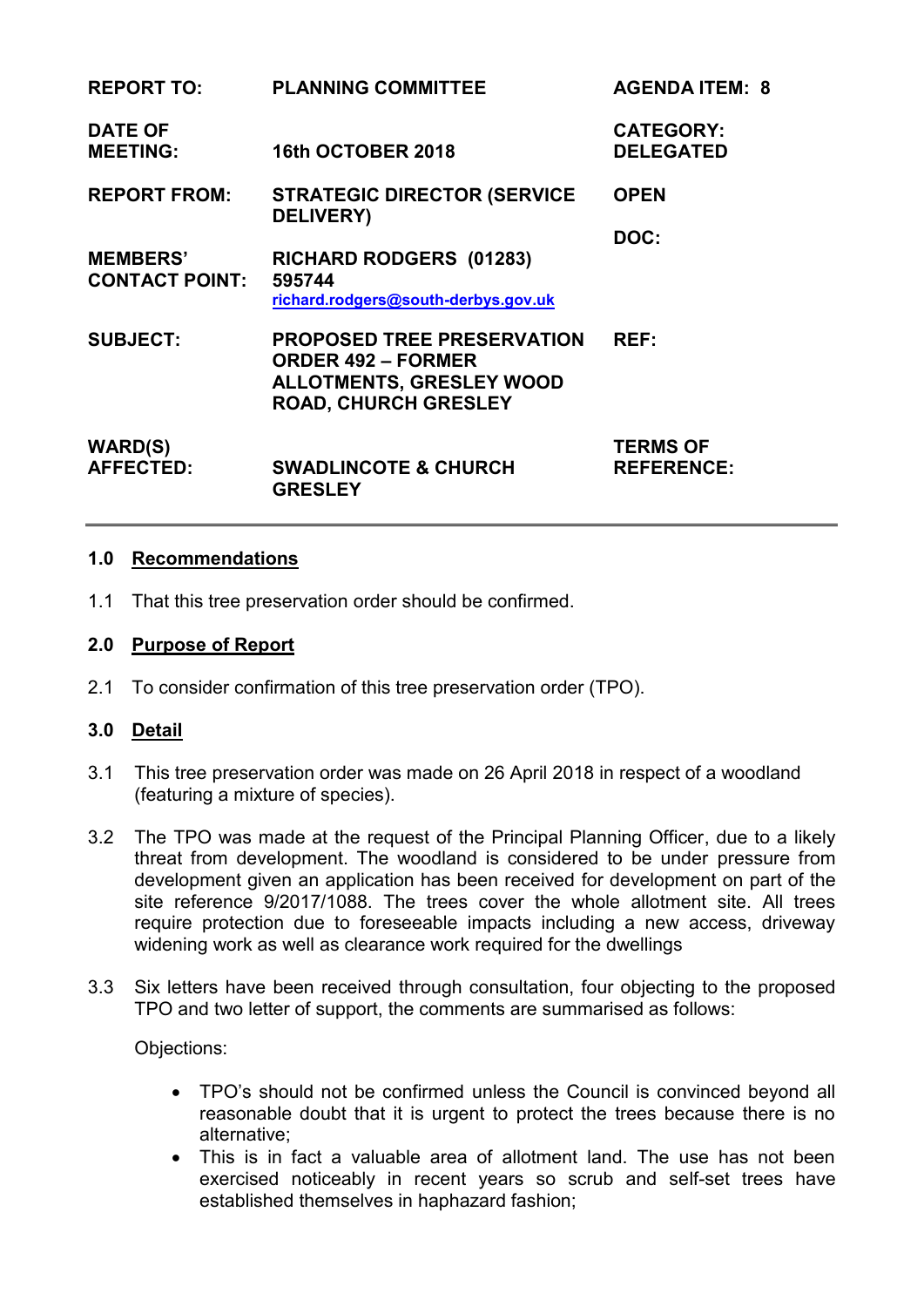- None of the trees have potential to be fine individual specimens;
- The use of the word landscape (as in evolving landscape) is uniustified and subjective;
- Natural regeneration of this type cannot be described as offering a high level of amenity;
- The site fails to meet UK Forestry standards in regards its description as a woodland, not having sufficient tree canopy coverage (at least 20% of the site).
- The benefit to the odd footpath user is wholly unjustified for its blanket protection; if it were the countryside would be littered with TPO's;
- No resident is entitled to a view; why should adjacent residents enjoy special treatment over land belonging to others;
- The TPO simply trumps up indirect pressure to enable a refusal to be justified, by the unjustified use of powers that impose restrictions of other land belonging to others that are not involved;
- Making TPO's is not a matter of expedience, rather it is a serious step that should only be taken where the subject is worthy of the exercise of such powers. The trees here do not fit into that category;
- These are still allotments. In terms of what the local community might consider best for them there is every likelihood they would prefer to have the allotments available rather than this random area of tree cover;
- The TPO will destroy any opportunity for the allotments to be used as such;
- The land is effectively waste land the land not now worked as allotments;
- I would like to see a formal general description of general here, it more akin to scrub, brambles and nettles rather than 'woodland'.
- The site is prone to anti-social behaviour and fly tipping;
- As the land is in multiple ownership there needs a comprehensive considered view as to its future, for the good of the community and that might involve some development. Sensible planning could retain some important landscape elements, including some trees whilst releasing some much needed development land;
- Some residents have issues with vermin whilst others have structural concerns, conifers affecting the brickwork of their property;
- Reference made to 2009/0191 Outline for 28 dwellings (on adjacent land) and how that will alter the view from the footpath;
- I am willing to work with the Council in regards maintaining a current hedge (buffer to the footpath), include suitable trees for retention on my site and replant additionally if required;
- The trees limit our view, if the immediate hedge (that close to our back garden) is protected, that will limit view further;
- We get no sun past 10.30, the tall conifers screening. Can these be cut down?

# Support:

- This is a natural evolving area of woodland with an abundance of wildlife including foxes, tawny owl, woodpeckers, jays and many species of native nesting birds. It is also a habitat for numerous insects, butterflies and bees;
- Many of the trees have grown from saplings, as well as an oak tree which we have seen grow (over the last 24 years) from an acorn;
- Frogs and newts also make their home her as they frequently visit our garden;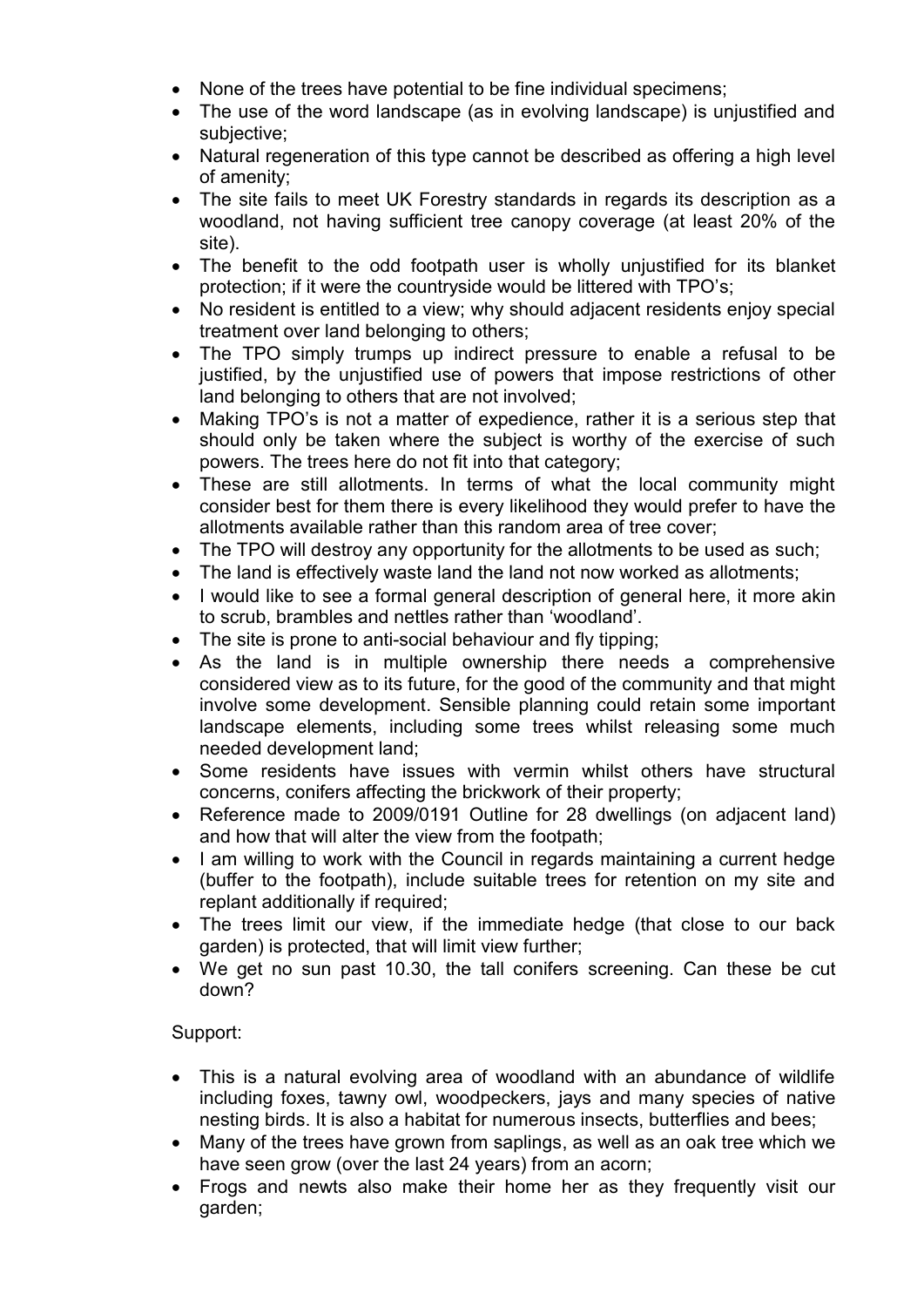- Since moving here (35 years ago) habitat for wildlife has gradually eroded with the erection of residential and industrial buildings. Therefore we would be in favour of the order being made permanent;
- 3.4 The following comments are provided in response to the concerns / issues raised:
	- The woodland has been assessed by the Council's Tree Officer, using the standard Tree Evaluation Method for Preservation Orders (TEMPO). The woodland scored 21 out of 25, a score that 'definitely merits a TPO'. Whilst it is acknowledged that there are few stand-out individual trees on the site, as a woodland overall it has a high level of amenity, increased by more so by how the site has evolved naturally in this urban context.
	- The Tree Officer considers that the site has high biodiversity value. He notes recent academic studies that have found "tiny forests no large than tennis courts incorporating many native species of varying heights close together, boast higher biodiversity for their size than conventional woodlands and have other environmental benefits too".
	- Should the allotments come back in to use, the Tree Officer would work with the site owners and users of the allotments in order to advise on management plans for the site. An allotment use however is considered to be less intrusive than built development (housing).
	- The woodland should from this point be considered a constraint in terms of development. Consideration also needs to be given to how this woodland feature links with other green wildlife corridors and biodiversity networks in the locality (Hall Wood etc.).
	- In respect of the comment relating to the maintenance of vegetation close by to people's gardens, the Council has advised adjacent occupiers as to what works could be achieved with appropriate consent and is will continue to do so.

# **4.0 Planning Assessment**

4.1 The woodland has a high amenity value and its protection is considered necessary in light of the pressures for development on the site in accordance with advice set out in the Governments Planning Policy Guidance.

# **5.0 Conclusions**

5.1 It is considered expedient in the interests of amenity to preserve this woodland.

# **6.0 Financial Implications**

6.1 None.

# **7.0 Corporate Implications**

7.1 Protecting visually important trees contributes towards the Corporate Plan theme of Sustainable Development having environmental, ecological and wildlife benefits.

# **8.0 Community Implications**

8.1 Trees that are protected for their good visual amenity value enhance the environment and character of an area and therefore are of community benefit for existing and